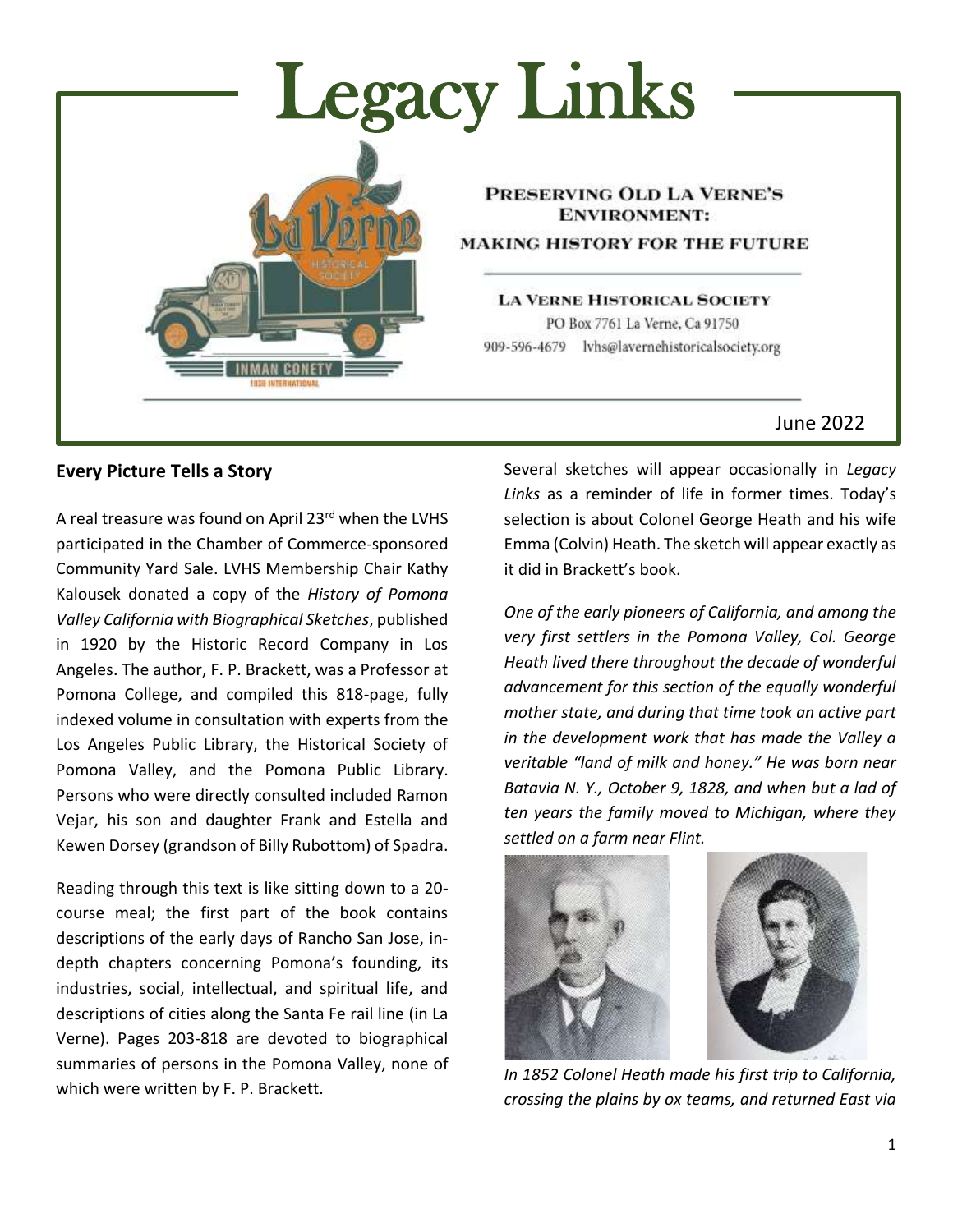*Panama; he made two or three trips before settling in the West, and mined for a time in Yuba City, for gold, and he also had silver mining interests in the state. He decided to devote his time to agricultural development, however, and in 1878 settled in the Pomona Valley, and bought a 100-acre ranch on the site of Lordsburg, now the thriving city of La Verne. After his marriage, in 1879, which united him with Emma A. Colvin, born in Oakland County, Mich., Colonel Heath brought his young wife to his ranch and began farming operations. A Mr. J. W. Brim and Mr. Goodhue had also bought 100 acres each, and later he bought Mr. Brim's holdings and farmed the 200 acres. He fenced the land, putting up the first barbed wire fence in the Valley; built his house and barns, and a windmill, and farmed to barley and wheat. In 1881 he planted a family orchard of 100 trees. In April 1887, when the Santa Fe Railway built their road through, Colonel Heath sold his ranch to the Townsite Improvement Company for a good price; and also gave to them a long strip of ten acres through his property, and a depot was built on this part, with sidetrack for grain shipments.*



**The Santa Fe Railroad Station depot was torn down in 1952**

*The railway built their road through his ranch, and after its sale Colonel Heath moved to Pomona, where he retired from active work. He was later appointed councilman to fill out an unexpired term. Though never seeking office he held himself at all times in readiness to give of his time and substantial help toward advancing the best interests of his district and was* 

*recognized as a man of wise counsel and efficient execution. His passing, on August 29, 1901, was sincerely mourned by his devoted family and many friends in the Valley, who held him in high esteem.*

*Four children blessed the marriage of Colonel and Mrs. Heath; Mary Emma, wife of Maurice C. Ludden of Pomona and mother of one son, Richard; George L. of Pomona, Ella, wife of Fred A. Link of Claremont, and Lieut. Colvin E., graduate of Pomona College and a member of the Twelfth Infantry, Co. E, U. S. A. The Heaths are one of the representative pioneer families of the Valley and have taken their place as such in the life of the community. Mrs. Heath is a member of the Eastern Star and Ebell Club, and in religious faith she joins with the Methodist Church.*



**The Colonel Heath House on First Street in La Verne** Remember the land given by Colonel Heath to the Lordsburg Townsite Improvement Project, which was the site for the Santa Fe Depot? Besides the depot, the Palomares District School was built on this property, located near the northwest corner of what is now Arrow Highway and White Avenue.

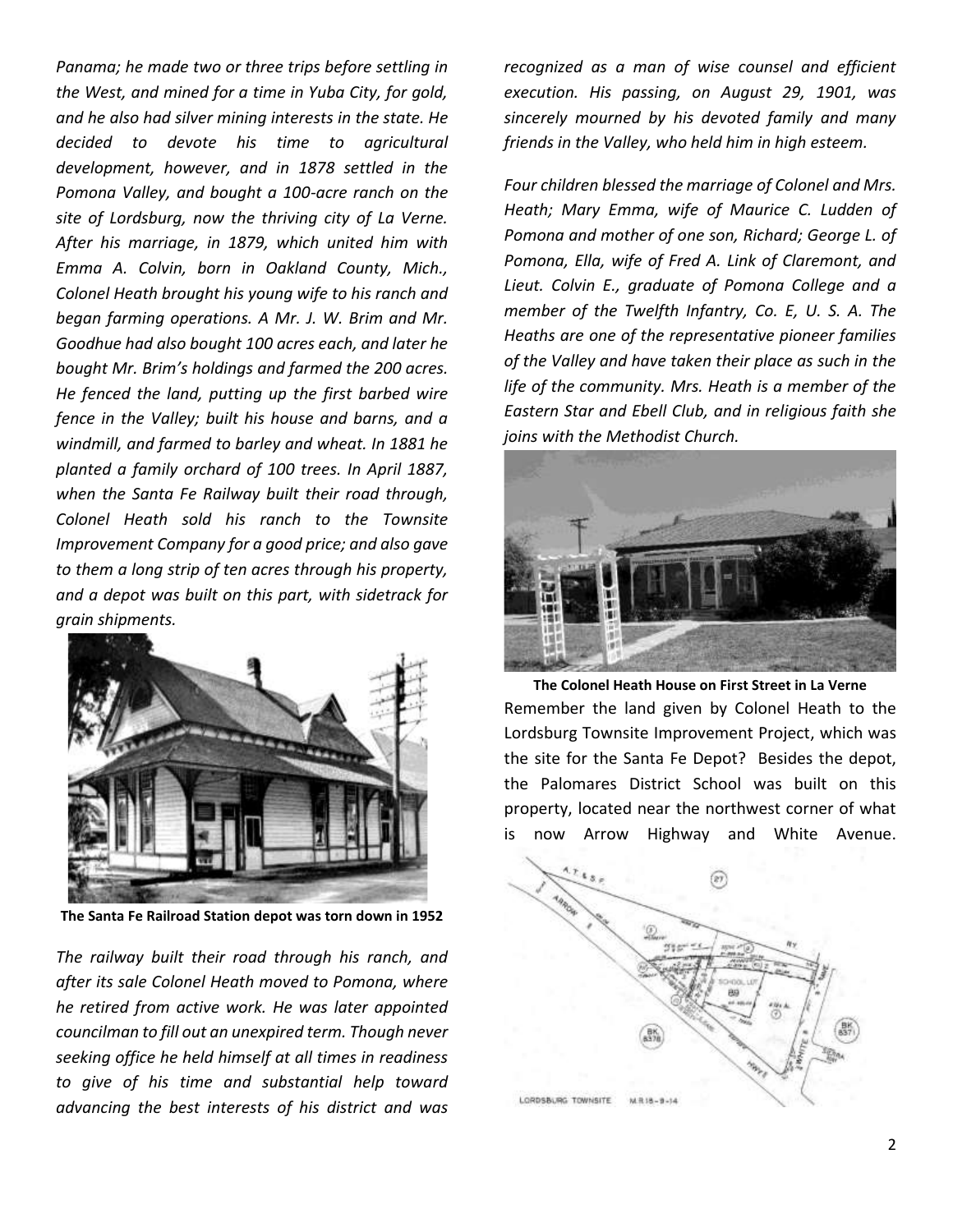

**A photo of the Palomares District School, built in 1897 after the original schoolhouse burned down.**

The deed to this property stated that if the town abandoned the site for "school purposes", the property would revert to Heath's widow. Fortunately, she offered the school district clear title so the land could be sold and the funds used to purchase property for a new school.

#### **Just Ask Bill**

Bill helps with our financials in La Verne by answering this question about the image on a passbook from the First National Bank of La Verne, then asking a question of his own.



#### Tim Asked:

I was doing some cleaning and came across this bank. Have you seen one of these before? Do you have any background on it?

Hello Tim: The building that is depicted on your passbook is the first location of the First National Bank of La Verne, originally built as the First



National Bank of Lordsburg, at 303 N. "D" Street. In 1917, the city changed its name to La Verne, and it became the First National Bank of La Verne. In 1927, The address was changed

to 2307 "D" Street. In 1930, the building was remodeled and expanded. In 1954, the bank moved north one block to a newly constructed building, with the address of 2079 Fourth Street. In 1961, Fourth Street was changed to Bonita Avenue. The "D" Street site of the bank is now occupied by Aoki Japanese Restaurant and the Bonita Avenue building became the ULV bookstore and is now occupied by Chase's Restaurant.



THE FIRST NATIONAL BANK OF LA VERNE

I have some questions about the passbook. Did this belong to someone named Poole and did they live at 1808 Third Street? What was the time frame of the entries in the passbook?

Maybe we'll learn more about the owner of this passbook in another edition of Just Ask Bill.

#### **President's Message**

The LVHS is back in full swing with programming. Following the very successful Community Yard Sale on April 23, the LVHS sponsored a well-attended workshop on April 30<sup>th</sup> about window restoration. Participants were treated to a two-hour presentation by Ric Reed of Minor Menders of Pomona and his assistant, who brought sample windows and showed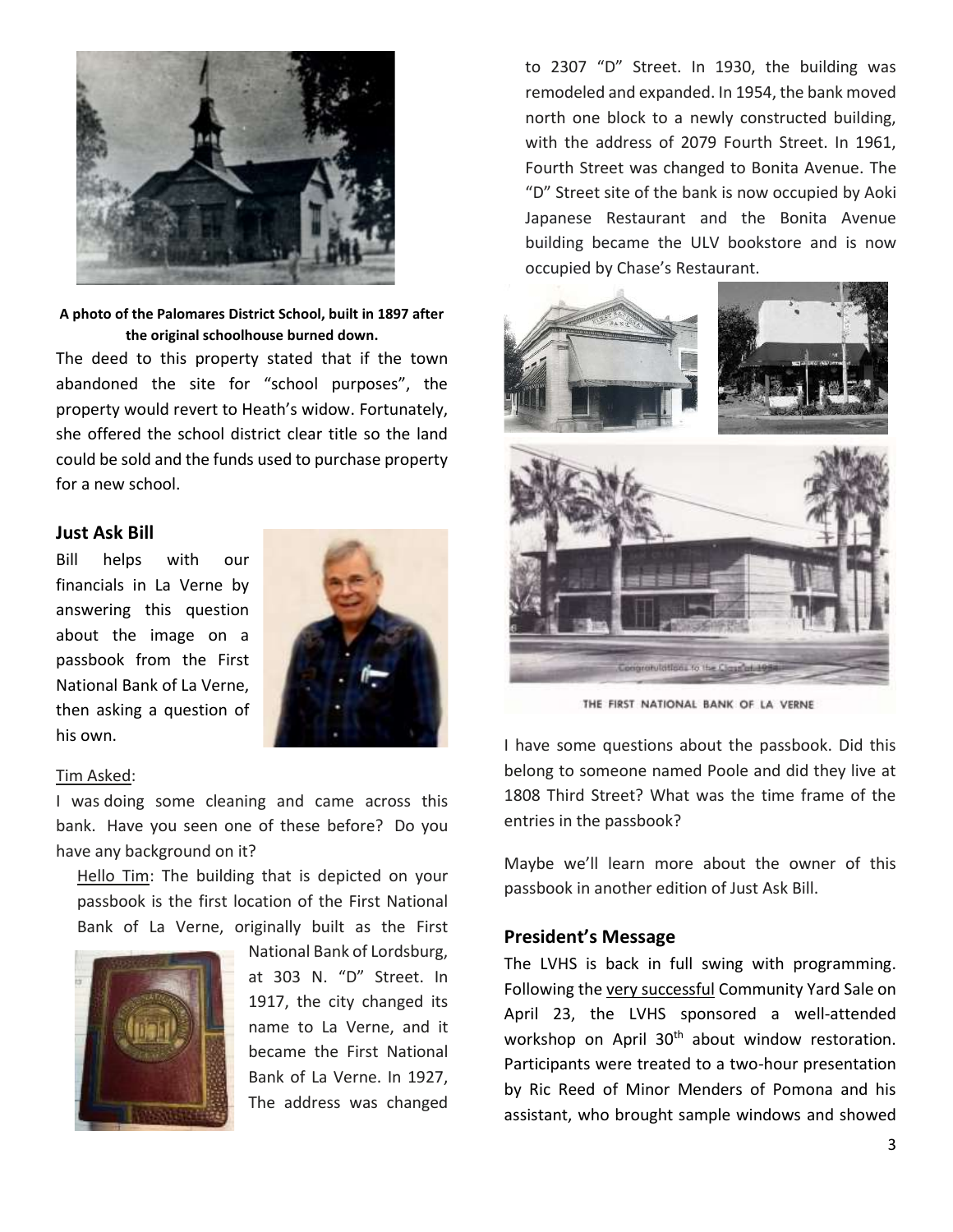us many tricks for sanding and otherwise prepping windows prior to either painting or staining. Attendees came from Pomona, Riverside, Claremont, and Glendora to learn how to make their old windows good as new. It was an education, for sure. Ric sent a list of his favorite products which were posted on the LVHS website's Restoration Resource Directory. Click on the Publications and Resources page, then scroll all the way to the bottom to find the Directory button.



**Ric Reed and Breana Crouch give a master class on vintage window restoration on April 30th**

The LVHS was honored on April  $12<sup>th</sup>$  at the Bonita Unified School District's annual "State of the District" luncheon in recognition of LVHS activities with the



BUSD. President Best posed with BUSD Superintendent Carl Coles and two students from teacher Rob Zamboni's advanced auto shop class.



Recognition continued when she received the 2021 Jack Huntington Pride of La Verne Award for volunteer contributions to the city. A special plaque, presented by Mayor Tim Hepburn at the April 18 City Council meeting, occupies an honored place in her breakfast room and reminds her that this

award was earned by all members of the LVHS. President Best's acceptance speech can be viewed on the following link:

[Apr 18, 2022 City Council -](https://laverneca.new.swagit.com/videos/167591) La Verne, CA (swagit.com)



**La Verne Mayor Tim Hepburn poses with Sherry Best, 2021 Jack Huntington Award winner, and Walter Marquez, President and CEO of the LA County Fair**

May  $6<sup>th</sup>$  was sunny and warm, but not as warm as September when the LA County usually arrives in Pomona. This year the Fair began on Thursday, May 5<sup>th</sup>, and May 6<sup>th</sup> was La Verne Day at the Fair. LVHS President Sherry Best was honored at the Fair and received a beautifully framed picture. Participants enjoyed a BBQ lunch at tables on top of "Picnic Hill". Walter Marquez, CEO of the LA County Fair, grew up in Ontario and Pomona and is a graduate of ULV.

On May 7, the LVHS sponsored three "Get on the Bus" tours of sites in the old Lordsburg area of town. We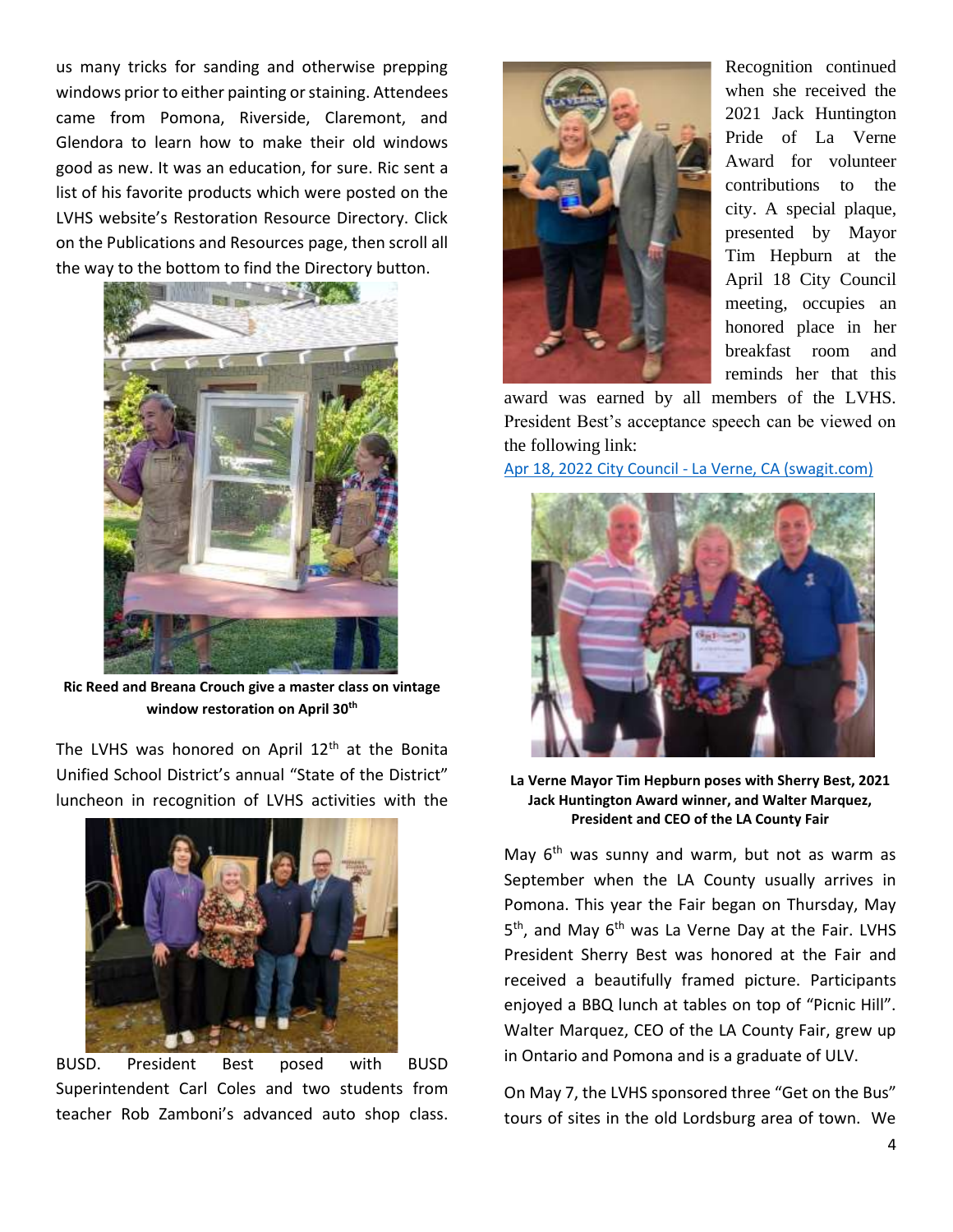were able to collaborate with Hillcrest on this popular activity. Bill Lemon narrated and LVHS volunteers presented him with a lemon cake to celebrate his birthday. It is good to get back on our touring schedule.



What is in store for the summer? On June 13<sup>th</sup>, our Member/Community meeting will be held at the Hillcrest Meeting House at 7:00pm. Our guest speaker is Larry Burns, who teaches English at Riverside City College and Humanities at Southern New Hampshire University. Burns is a founding member of the Inlandia Institute, a non-profit literary organization. His topic is "Secret Inland Empire: A guide to the weird, wonderful, and obscure". The presentation is free and open to the public. Attendees must adhere to Hillcrest's attendance protocol, including a temperature check and masking. Join us for an entertaining and informative event.



**The Inland Empire is the home of the first McDonald's and Flaming Hot Cheetos, the place where more than 90% of the nation's dates are grown, and site of Southern Califoirnia's only coal mine. Add to your Inland Empire knowledge on June 13th!**

## **Rolling with the International**

Work on the 1938 International is surging ahead. The Bonita High School students finished rubbing out the dirt from the cab and fenders (see partial job below),



then the truck went to the Old Anvil Speed Shop, a hot rod and fabrication business in the city of Orange that is owned by Paul and Jenna Bosserman. The truck will be outfitted with a new steering box, front end, rear end, drive shaft, and remote power system. The new engine will be hung after fabrication of motor and transmission mounts. The cab, fender, and grill, which had to be removed to complete the dismantling, will be re-welded onto the chassis. Brake lines will be fabricated and wiring put in.



Four members of the Steering Committee visited Old Anvil on April 25, 2022, to discuss "next steps" with the owner. Erik Chaputa, the LVHS

Project Director, made several trips from the Bonita High School shop class with truck parts that would be needed by the fabricators. The machine shop at Old Anvil is in a large warehouse building and is separated from their paint building by parking spaces. Paul and Jenna showed us photos of a 1938 Chevy that they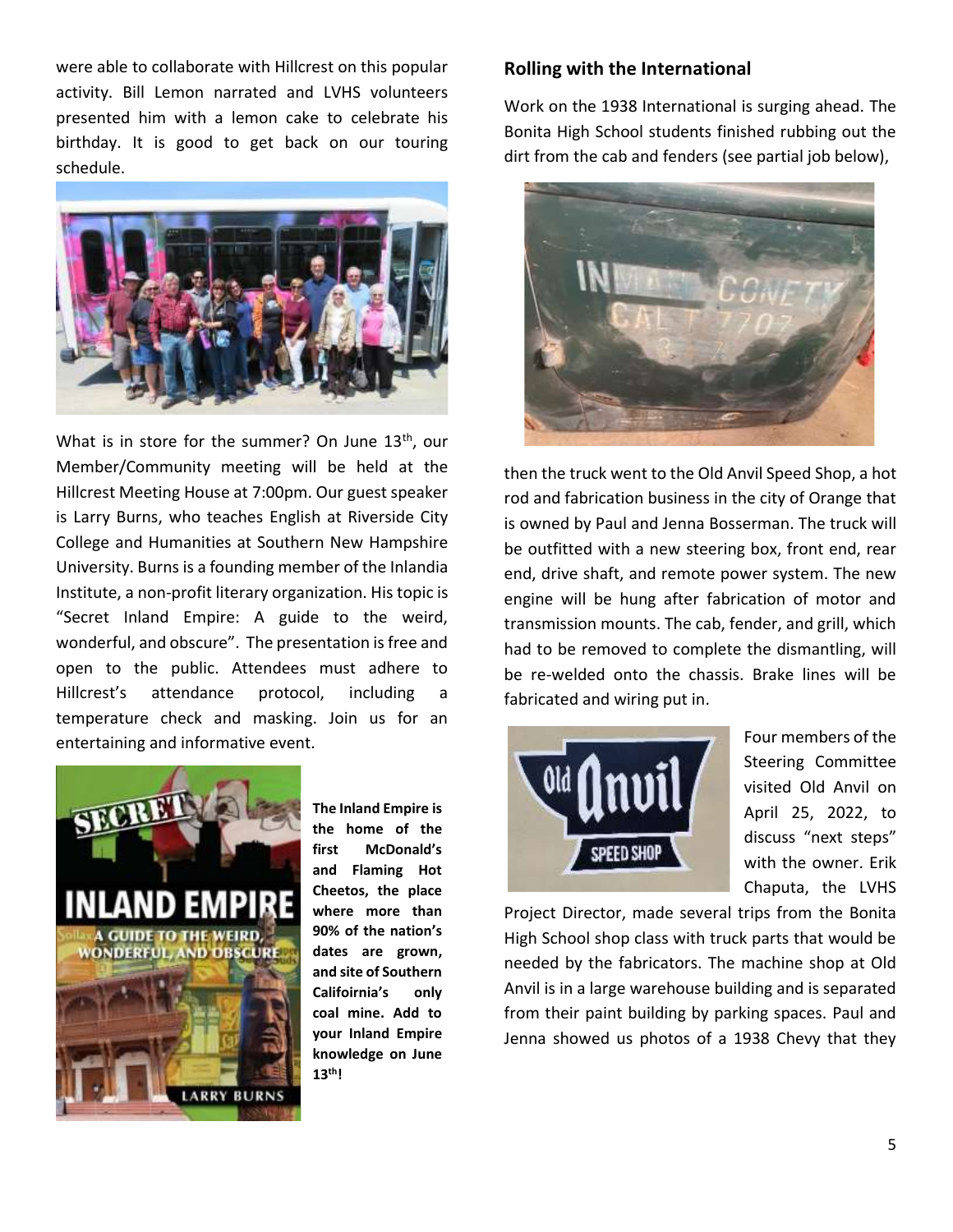bought and restored, then used to haul a trailer on their move from Virginia (see below).



**Project Director Erik Chaputa shows parts from the LVHS 1938 International to Paul Bosserman at the Old Anvil Speed Shop. The 1938 International will return to Bonita High School after it makes an appearance in the La Verne Fourth of July parade.**



The LVHS Steering Committee members expressed hope that the Dayton wheels on the original rims could be retained because their look is so iconic. To keep this look while purchasing new tires in today's size, Old Anvil will fabricate new rims to hold the original Dayton wheels and new tires, the perfect combination of restoration and innovation.



**New rims will be fabricated to carry the original Dayton wheels on the truck. The rims can accommodate more modern tires that are less expensive and easy to obtain, while retaining the original look. Winwin for the LVHS!**

The goal of this work is to have the truck "rolling" by July Fourth, in time for the La Verne parade. Look for Sanders Towing Company as it pulls the International through the parade route. Once we celebrate on the Fourth, the International will go back to Old Anvil for any extra work before arriving back at Bonita High School, where teacher Rob Zamboni can use the truck as a teaching tool as his students practice pulling it apart and then putting it back together. Old Anvil has invited students from Rob's class to tour their shop before the truck returns to BHS.



On their website, the Bossermans state that "Old Anvil prides itself on creating show stopping, one-of-a-kind pieces of art that can be passed down from generation to generation to generation… Whether you want to restore a family heirloom or compete for the next trophy; our team will work to ensure no detail is left behind and our customers drive home with the car of their dreams."

Sounds good to us!

## **The Pomona Concert Band Celebrates 75 Years**

On May 1<sup>st</sup>, the Pomona Concert Band kicked off its 75<sup>th</sup> birthday with a 1<sup>1</sup>/<sub>2</sub> hour open-air concert at the G. Stanton Selby Bandshell at Pomona's Ganesha Park. Participants made good use of fans printed with the band's 2022 summer concert dates and enjoyed musical numbers that included a medley of Star Wars melodies. Our conductor for this portion of the program was Denny Duran, a senior at Bonita High